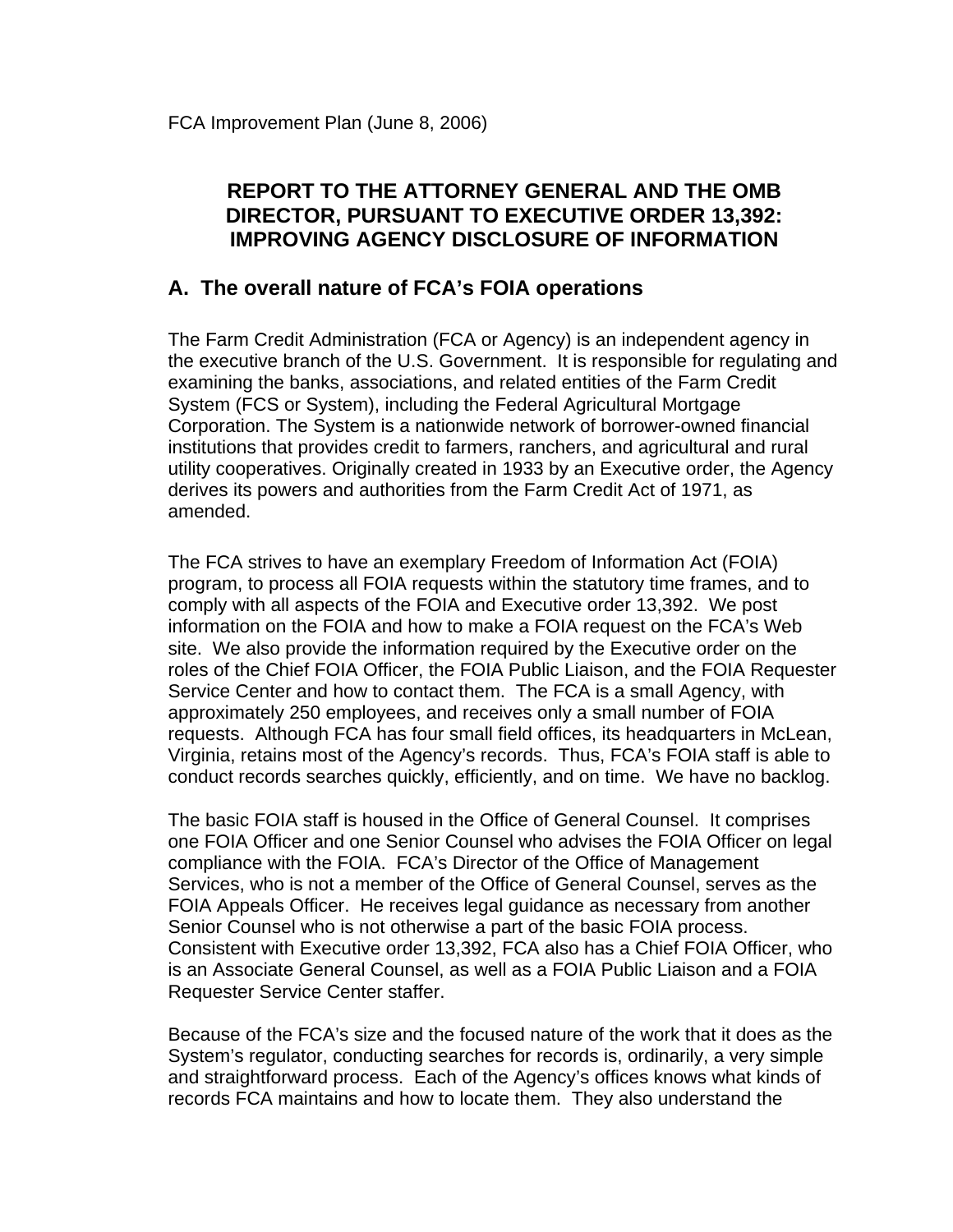importance of complying with the FOIA's requirements and cooperate fully in conducting searches. This enables the FOIA staff to proceed efficiently and effectively. The FOIA staff also strives to provide personal service to requesters, to communicate with them directly (usually by telephone), and to ensure that they receive records that are truly responsive to their needs, subject, of course, to applicable FOIA exemptions.

## **B. Areas selected for review**

We have reviewed the FCA's FY 2005 and FY 2006 (through May) performance in the following areas:

- Tracking capabilities
- Searching for documents, including the cooperation of program staff
- Processing time/use of electronic technology
- Preparing and completing the FOIA Annual Report
- Web site
- Staff training
- Affirmative and proactive disclosures
- Communications with the public
- FOIA Reference Guide

### **C. Narrative statement summarizing the results of our review**

We reviewed the FCA's performance for FY 2005 and for the first eight months of FY 2006. The results of our review follow:

• Tracking capabilities: All FOIA requests were appropriately date stamped and entered into a paper log that indicates: requester's name, date of receipt of request, date the response is due, exemptions claimed, number of pages released, fees charged, fees paid, date that the response is completed, and the information that is sought. The log enables the FCA to track the status of each FOIA request and appeal and to provide immediate information to a submitter on the status of his or her request. Given the small number of FOIA requests per year – FCA received 40 requests and 4 appeals in FY 2005 and 28 requests and 1 appeal thus far in FY 2006 -- the paper FOIA log is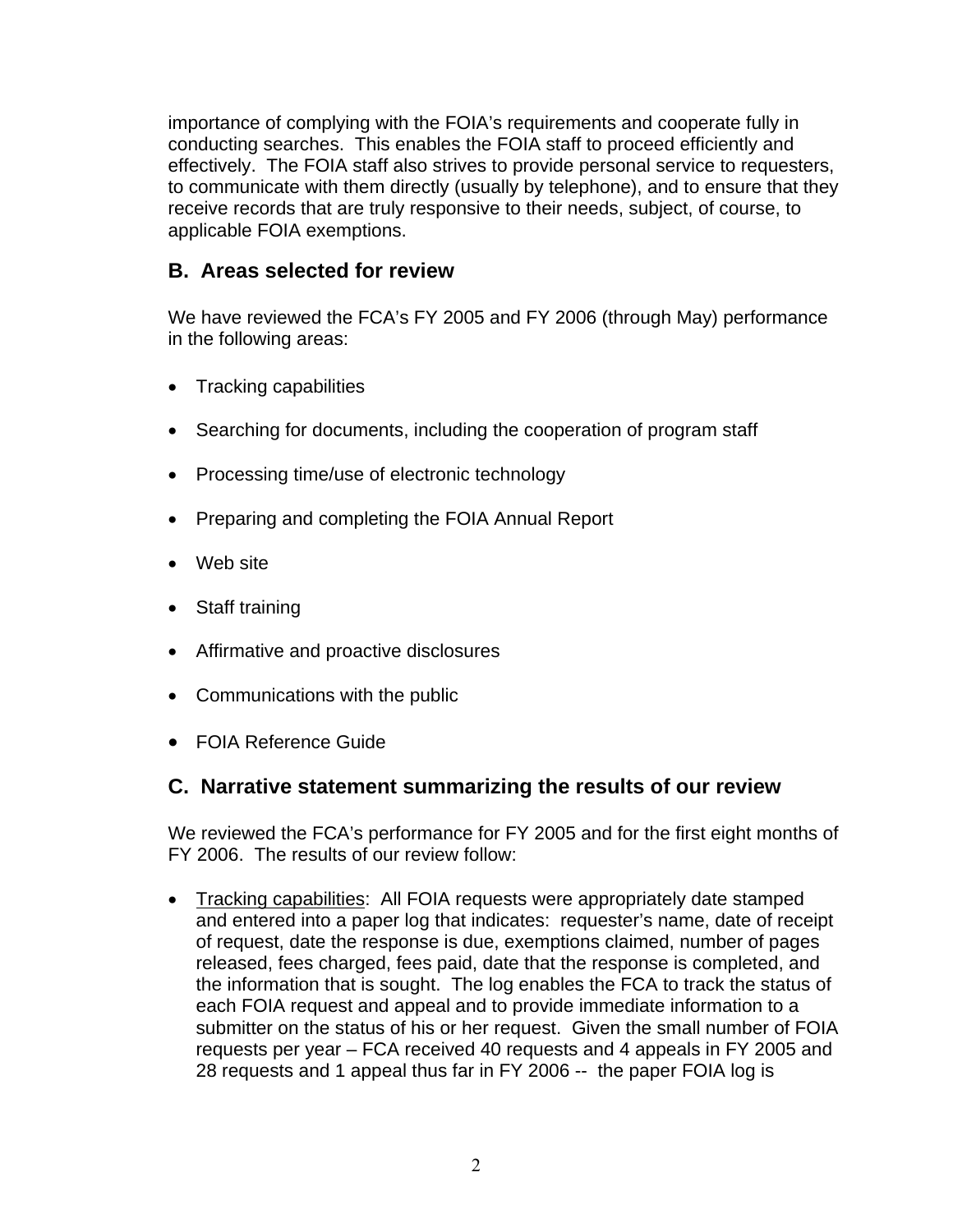adequate to track our FOIA requests; we have concluded that a computerized log is not necessary and would be no more efficient.

- Searching for documents, including the cooperation of program staff: Based on our review, we concluded that the FOIA Officer conducted appropriate searches and obtained legal advice whenever necessary. As a member of the Office of General Counsel staff, the FOIA Officer has an ongoing working relationship with the Senior Counsel charged with providing legal counsel. This ensures constant and clear communication. Program staff has been trained to appreciate the importance of FOIA compliance and has been fully cooperative in conducting searches. Senior staff members are routinely assigned to assist the FOIA Officer with searches and appropriate redactions of records. Typically, the FOIA Officer and Senior Counsel begin to process a FOIA request on the day of or day after arrival. They forward the request to appropriate program staff, which is ordinarily expected to produce any responsive documents within 10 business days. If the request poses any unusual problems, the FOIA staff works actively with the program staff to resolve them. As explained above, the FCA's small size and the accessibility of our records make it easy and efficient to conduct Agency-wide searches. The focused nature of the Agency's mission as a banking regulator also facilitates the search and redaction process; most employees know what records FCA keeps and where to find them.
- Processing time/use of electronic technology: In the time period we examined, the FCA responded to all FOIA requests and FOIA appeals within the requisite 20 business days of receipt. In fact, as reported in FCA's last annual FOIA report, the Agency's median response time for FY 2005 was 9 business days. The Agency had no backlogs, and we do not remember there ever being one in prior years. As a result, expedited or multi-track processing has not been an issue. Because the FOIA staff responds to FOIA requesters within the statutory time frame, they do not send acknowledgment letters. Typically, the FOIA staff contacts the requester directly by telephone if any questions arise.

To enhance the Agency's accessibility, the FCA receives and responds to electronic FOIA requests received via e-mail and also through FCA's Web site at *www.fca.gov*. These are simple and efficient ways for the public to submit FOIA requests. The Agency received 7 of 40 FOIA requests in FY 2005 and 4 of 28 FOIA requests thus far in FY 2006 by way of the Web site. The Agency has no plans at present to use automated FOIA processing, *i.e*., electronic scanning of responsive records and redacting of electronic records. FCA's current procedures produce timely responses, and electronic scanning and redacting may not be cost effective given the small number of FOIA requests FCA receives.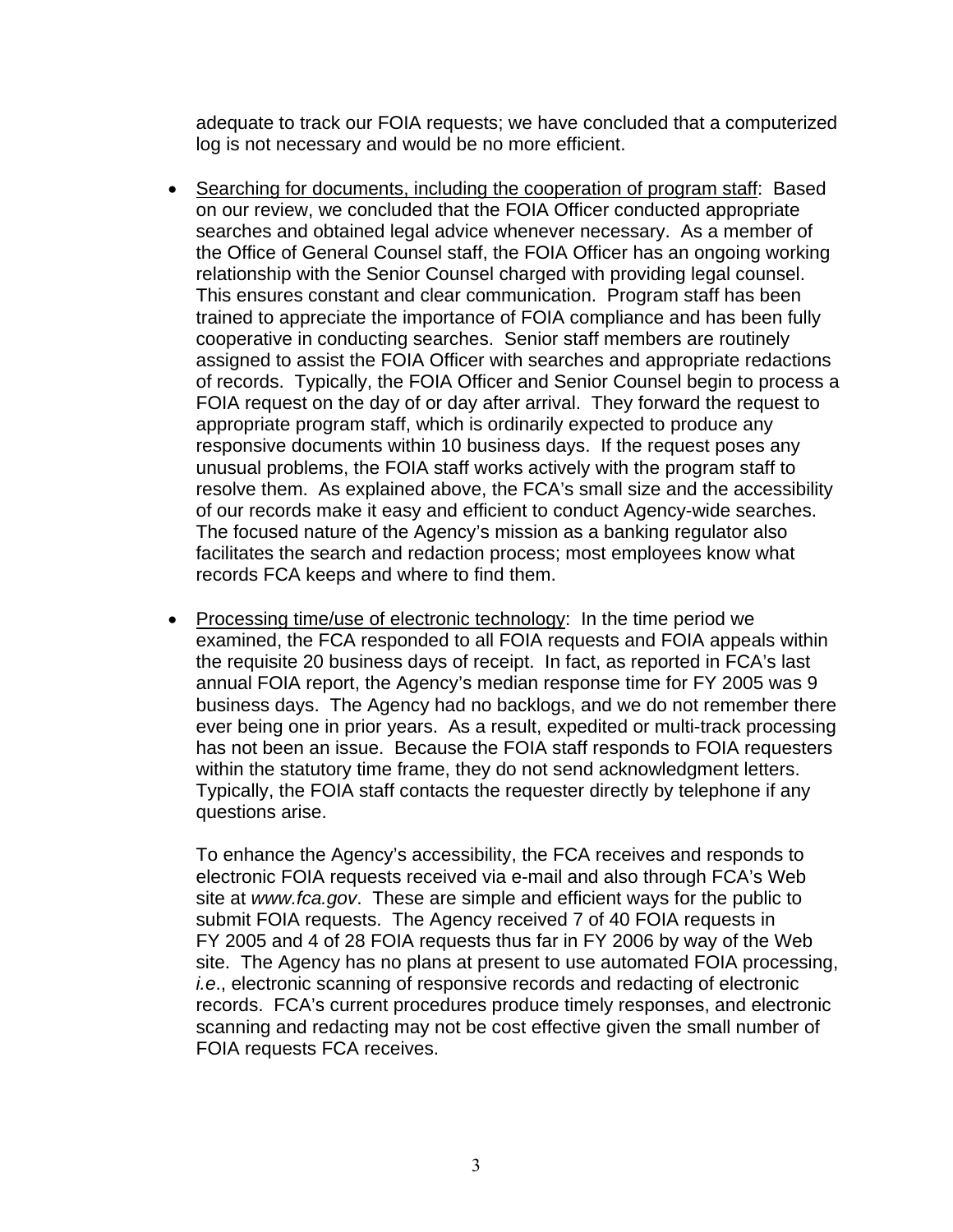- Preparing and completing the FOIA Annual Report: The FOIA Annual Report is drafted by the FOIA Officer and reviewed by the Senior Counsel charged with FOIA compliance, as well as by other Agency personnel. The paper FOIA log discussed above provides the information on which the Annual Report is based. The FY 2005 Annual Report was completed and posted on the FCA Web site on February 1, 2005, as required.
- Web site: The FOIA page on the Web site is accurate, well organized, and written in "plain English." It effectively communicates with the public by providing information on the Agency, the FOIA, and how to make a FOIA request. It also provides all information required by Executive order 13,992, *i.e*., information pertaining to the Chief FOIA Officer, Public Liaison Officer, and the FOIA Requester Service Center. As discussed above, the FCA uses the Internet as a means of receiving FOIA requests from the public. FOIA requests can be made on the FCA Web site either through a user-friendly form that immediately sends the request to the FOIA Officer or through a direct link to the e-mail address of the FOIA Officer.
- Staff training: The FOIA staff obtains appropriate training each year to ensure that all members maintain up-to-date knowledge of the law pertaining to the FOIA. The Agency subscribes to an electronic newsletter that reports on the latest FOIA and information law developments, which the FOIA staff routinely uses. Additionally, the FOIA staff attends training provided by the Department of Justice and a leading professional organization, the American Society of Access Professionals. FCA's Senior Counsel, who provides the overwhelming majority of legal advice on the FOIA, has been providing legal counsel on the FOIA for 20 years. She has also provided general training to the entire Agency on FOIA and continues to train the FOIA staff in the Office of General Counsel. She has developed an electronic course, which is given to all new employees when they start their employment with the Agency. A new FOIA Officer was designated in 2006 and is in the process of being trained. The former FOIA Officer held the position for ten years. Unlike other agencies, the FCA has not experienced high turnover in its FOIA staff. The staff training program is sound, thorough, and well managed.
- Affirmative and proactive disclosures: The Agency posts on its Web site numerous documents of interest to the public, including its governing statutes, regulations, FCA Board Policies, FCA Bookletters, the FCA Examination Manual, Information Memoranda, and other materials pertaining to the FCA and the institutions it regulates. Summaries of selected legal opinions prepared by the FCA's Office of General Counsel and public comments received by the FCA on proposed regulations and other policy documents are also posted on the Web site.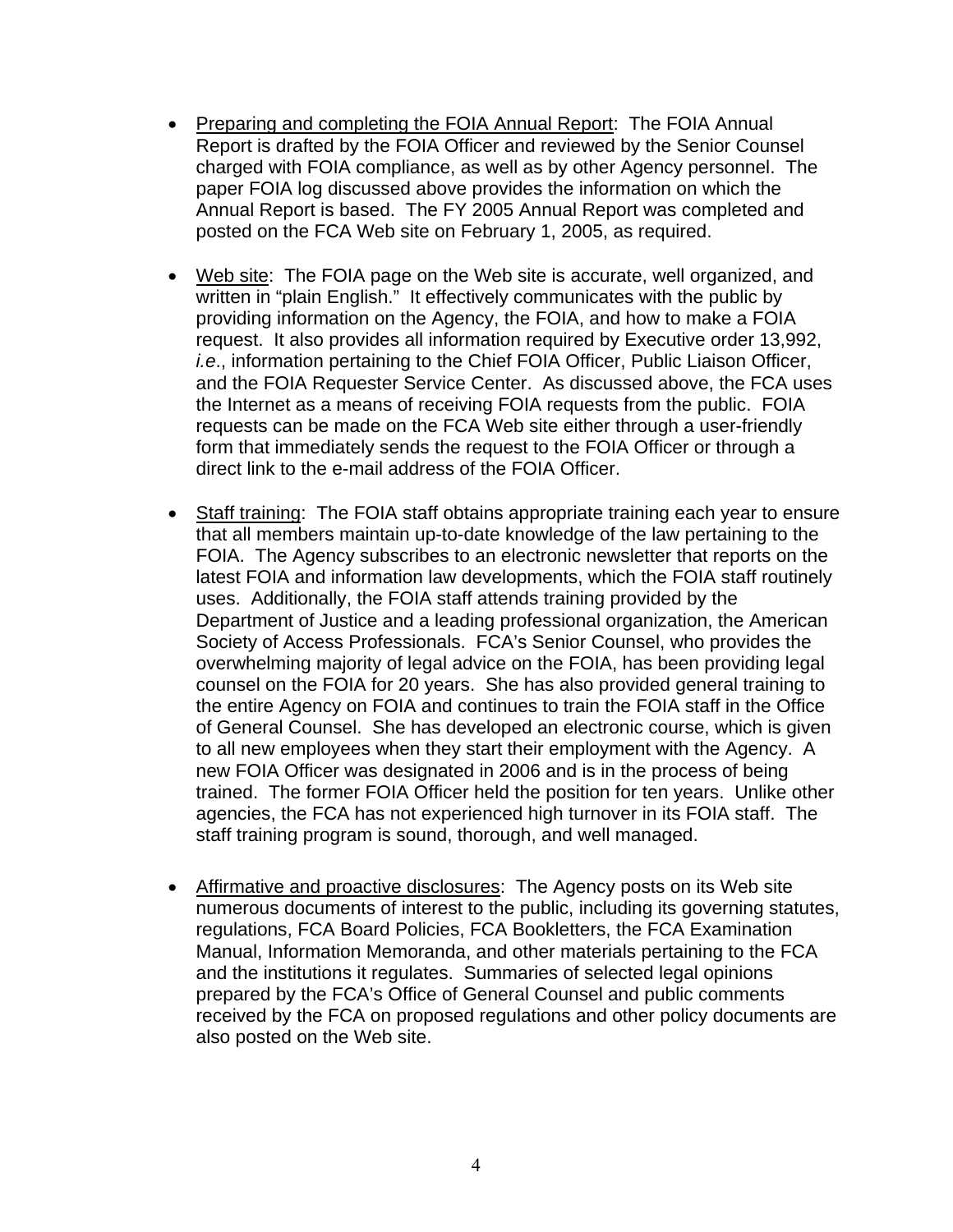- Communications with the public: The FOIA staff establishes effective and helpful lines of communication with FOIA requesters. The FOIA Officer and other FOIA staff routinely telephone requesters to clarify any ambiguities that a request may present and to apprise them of any costs that may be involved. This personalized service helps ensure that the requester has the opportunity to clarify and, if necessary, better identify the records that he or she wants. Requesters are sometimes able to reduce FOIA fees through this process, and it can also speed response time. The staff has good working relationships with FCA's frequent requesters and often receives compliments on the quick, courteous, and responsive service that the staff provides. FCA's Web site provides the public with useful information and, as discussed above, promotes direct communication with the Agency.
- FOIA Reference Guide: FCA's FOIA Reference Guide is up-to-date. A condensed, customer-friendly version is available on FCA's Web site.

# **D. Improvement area(s) for Agency plan**

Although the FCA is fully compliant with the FOIA, as a consequence of our review we plan to:

- I. Establish written procedures in the form of a Procedures Manual to enhance consistency, reinforce accountability, and ensure continuity in the event of staff changes
- II. Emphasize the importance of continued politeness and courtesy by FOIA staff
- III. Promote continued intra-Agency cooperation
- IV. Enhance FOIA training
- V. Provide customer feedback to Agency FOIA staff
- VI. Conduct a semi-annual review of the FOIA homepage

#### **E. For each improvement area we provide the following:**

See Tabs I through VI.

#### **F. For the entire plan, group the improvement areas into the following time periods:**

See the attached graph.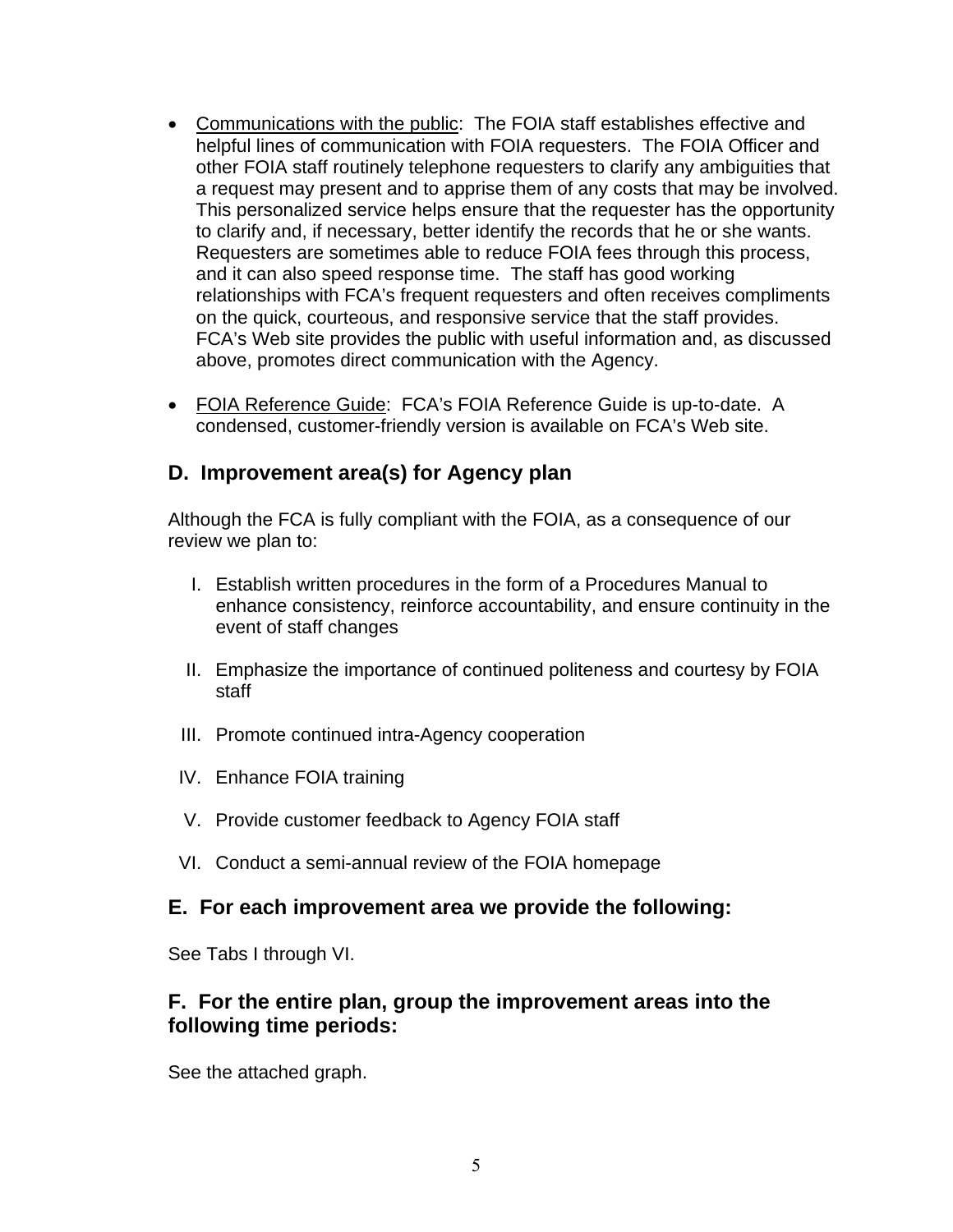## **TAB I**

## **1. Name: Create a FOIA Procedures Manual**

## **2. Brief statement of goal(s)/objective(s)**

Our objective in creating a Procedures Manual is to spell out in detail the effective, efficient, customer-friendly, and legally correct procedures that the FOIA staff currently uses, thus helping to ensure the FCA's continued compliance with the FOIA. The Manual will emphasize timely responses and continued responsiveness to FOIA requesters. It will help in training new staff and serve as a written record that clearly and specifically articulates the FCA's expectations with respect to the handling of FOIA requests. As a result, it should reinforce staff accountability.

## **3. List of all distinct steps planned to be taken**

The Procedures Manual will contain, at a minimum, the following:

- Description of administrative actions for staff, *e.g*., date stamp request, logging in and out, reminders to staff
- Designations
- Paper log
- Outline of form letter to requesters
- Approved sample letters, especially for more complicated legal issues
- Relevant reports, *e.g*., FOIA Annual Report, reporting under Executive order 13,392
- Governing laws and regulations
- Discussion of fee waivers, discretionary releases, and similar topics
- Background materials
- Agency points of contact for additional assistance with search and redaction
- FCA training materials, *e.g*., electronic FOIA course for new employees
- External training and consulting resources, *e.g*., training by DOJ and the American Society of Access Professionals, DOJ's FOIA Helpline

### **4. Time milestones**

The Procedures Manual will be completed by June 30, 2007.

### **5. Means of measurement of success**

We will measure success by whether the Procedures Manual is completed on time and by whether, following its adoption, the FCA continues to process all FOIA requests and appeals on time.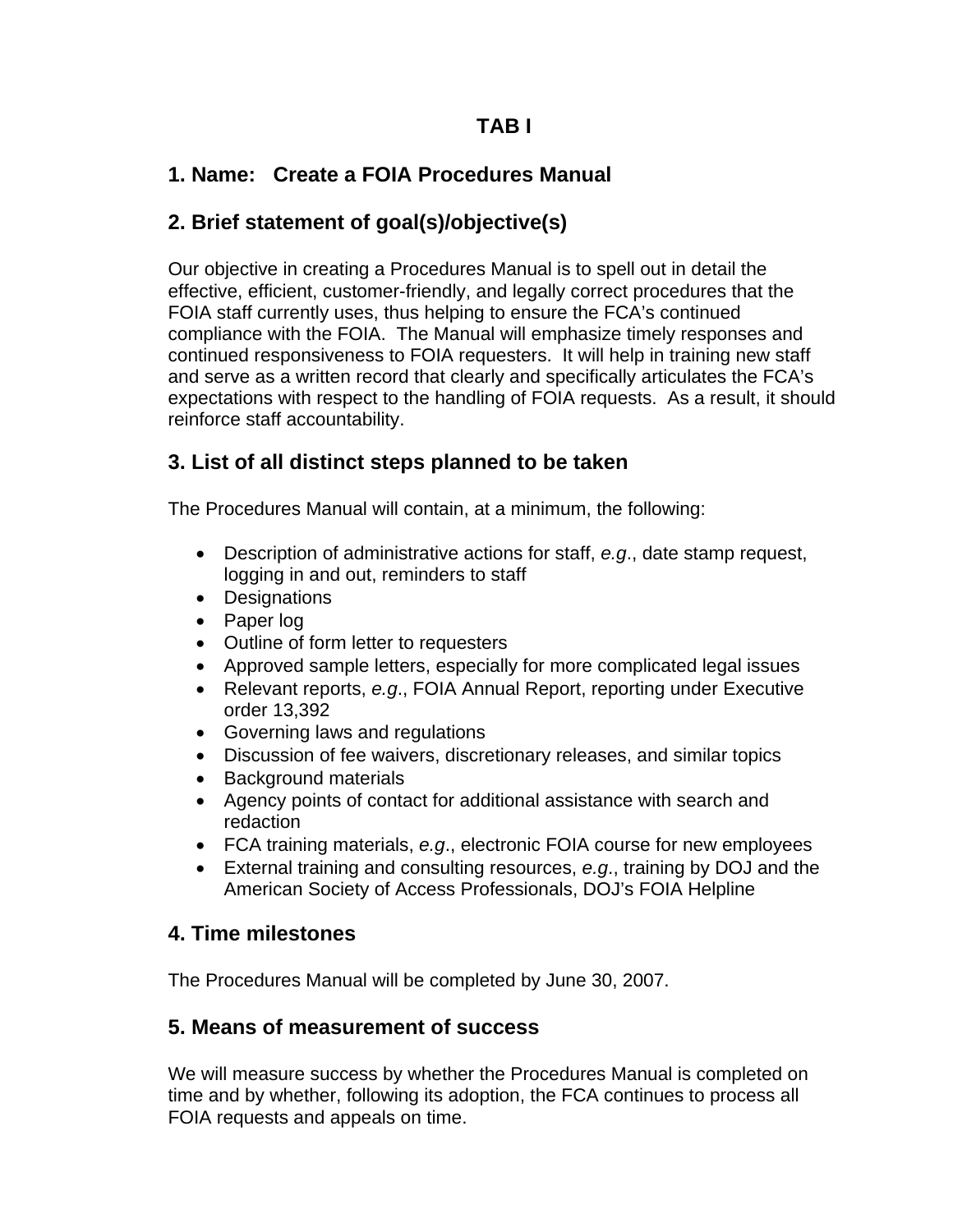# **TAB II**

# **1**. **Name**: **Emphasize the importance of continued politeness and courtesy by FOIA staff.**

## **2. Brief statement of goal(s)/objective(s)**

We will clearly articulate our goal of continuing to treat all FOIA requesters with politeness and courtesy.

## **3. List of all distinct steps planned to be taken**

- We will draft a memorandum to the FOIA staff that will, at a minimum, remind them of Agency expectations regarding politeness and courtesy.
- We will hold a brief meeting to follow up with staff regarding this memorandum.
- We will assess the FOIA staff's treatment of FOIA requesters during the annual performance evaluation process.

## **4. Time milestones**

We will take each of these steps by September 30, 2006, except for the performance evaluations, which will be by December 31, 2006.

### **5. Means of measurement of success**

We will measure success by whether these steps are accomplished on time and by reviewing feedback received from FOIA requesters, including any feedback received by the FOIA Requester Service Center, the FOIA Public Liaison, or the Chief FOIA Officer.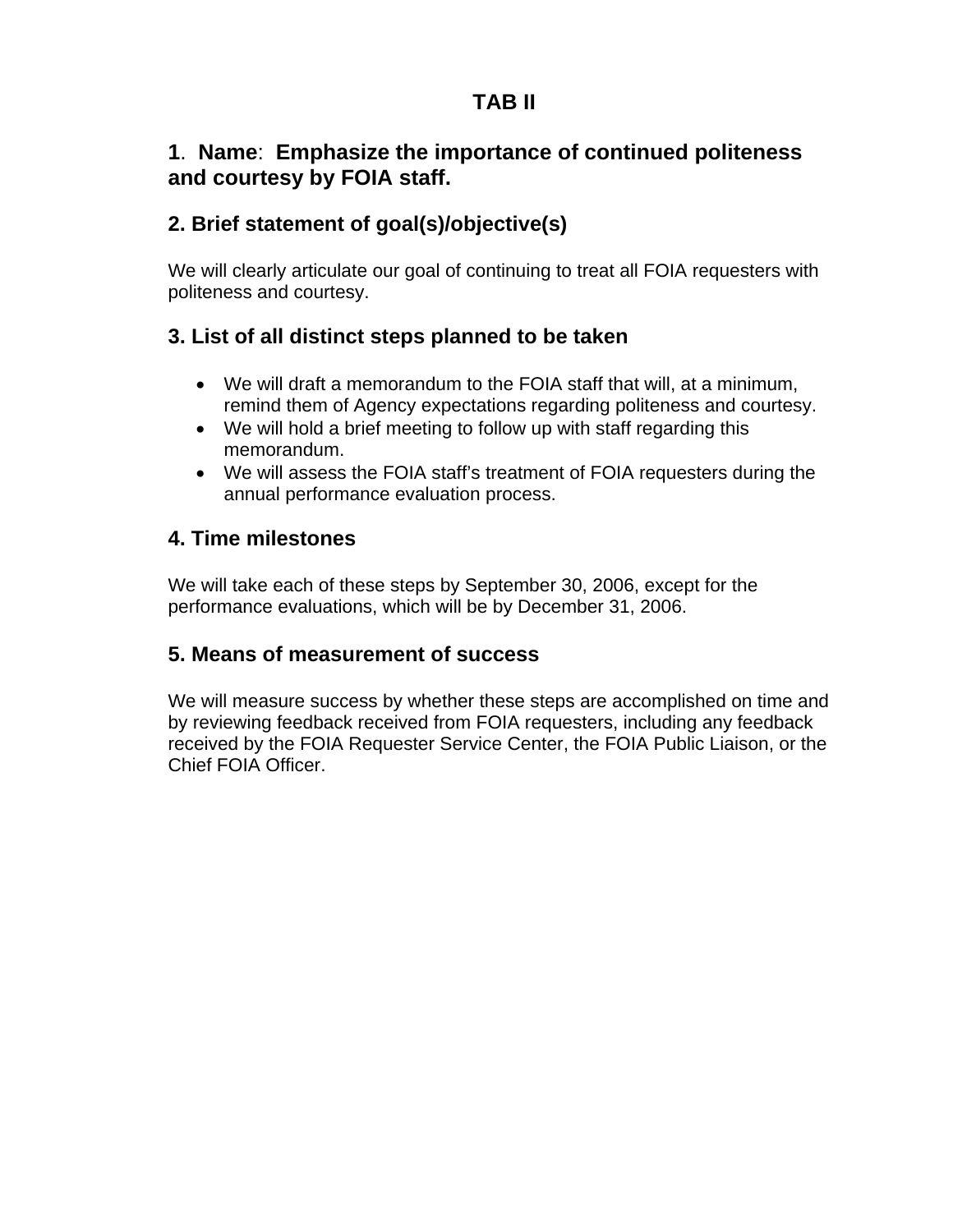# **TAB III**

## **1. Name: Promote continued intra-Agency cooperation**

## **2. Brief statement of goal(s)/objective(s)**

Although we already receive excellent cooperation from Agency staff with respect to FOIA searches, we want to ensure that this continues. We want to enhance intra-Agency cooperation to ensure accurate and speedy searches for records and appropriate redactions. This will help maintain our track record of meeting the 20 business day FOIA response requirement.

## **3. List of all distinct steps planned to be taken**

- We will provide written guidance to Agency staff that will explain, at a minimum, the importance of the FOIA, the permissible time periods for processing FOIA requests, and the renewed emphasis on timely FOIA responses. We will also introduce the Agency's new FOIA Officer and explain the function of this office.
- We will publish periodic articles in the Agency newsletter, *FCA This Week*, on various FOIA topics.
- We will hold a FOIA Day and invite Agency staff.

### **4. Time milestones**

We will meet this milestone by September 30, 2006, except for the FOIA day, which will be by June 30, 2007.

### **5. Means of measurement of success**

We will measure success by completing the steps listed above, assessing the feedback we receive from Agency staff, and monitoring the cooperation we receive from other offices.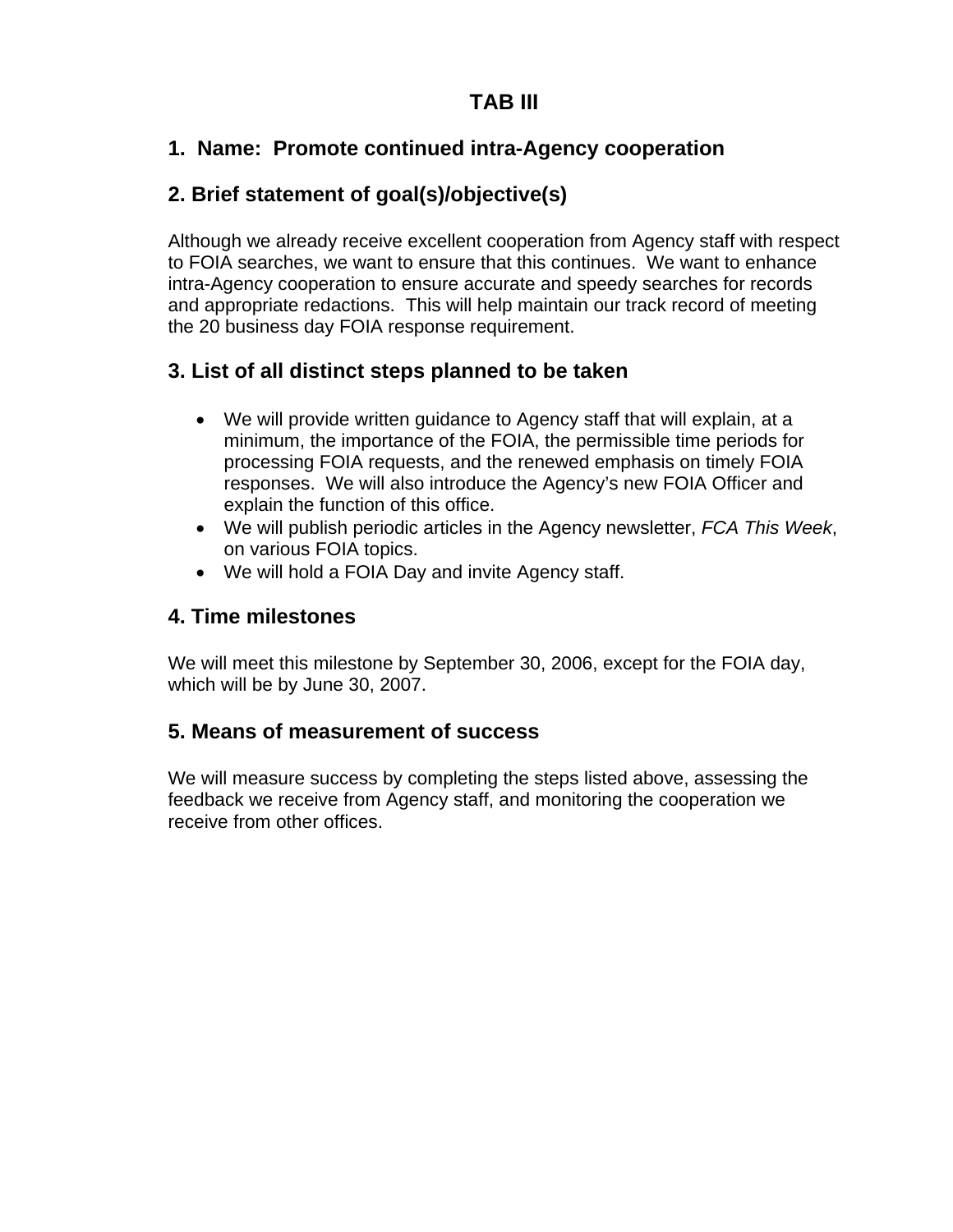## **1. Name: Enhance FOIA training**

# **2. Brief statement of goal(s)/objective(s)**

To ensure the continued success of our FOIA program, we plan to enhance FOIA training for all staff, and especially for the FOIA staff. We will ensure that all new employees continue to receive electronic training in FOIA upon starting employment. Also, we will ensure that all FCA examiners receive periodic training on the FOIA.

# **3. List of all distinct steps planned to be taken**

- We will review and revise, if necessary, the content of our current FOIA training.
- We will ensure that all new employees continue to receive relevant electronic training in FOIA upon starting FOIA training.
- We will ensure that all FCA examiners receive periodic training on the FOIA.
- FOIA staff will continue to receive both in-house training, as well as training from outside sources.
- We will survey staff on the usefulness of our training materials and their understanding of key FOIA issues.

### **4. Time milestones**

We will meet this milestone by December 31, 2006.

### **5. Means of measurement of success**

We will measure success by completing the steps listed above and by reviewing the results of our training surveys.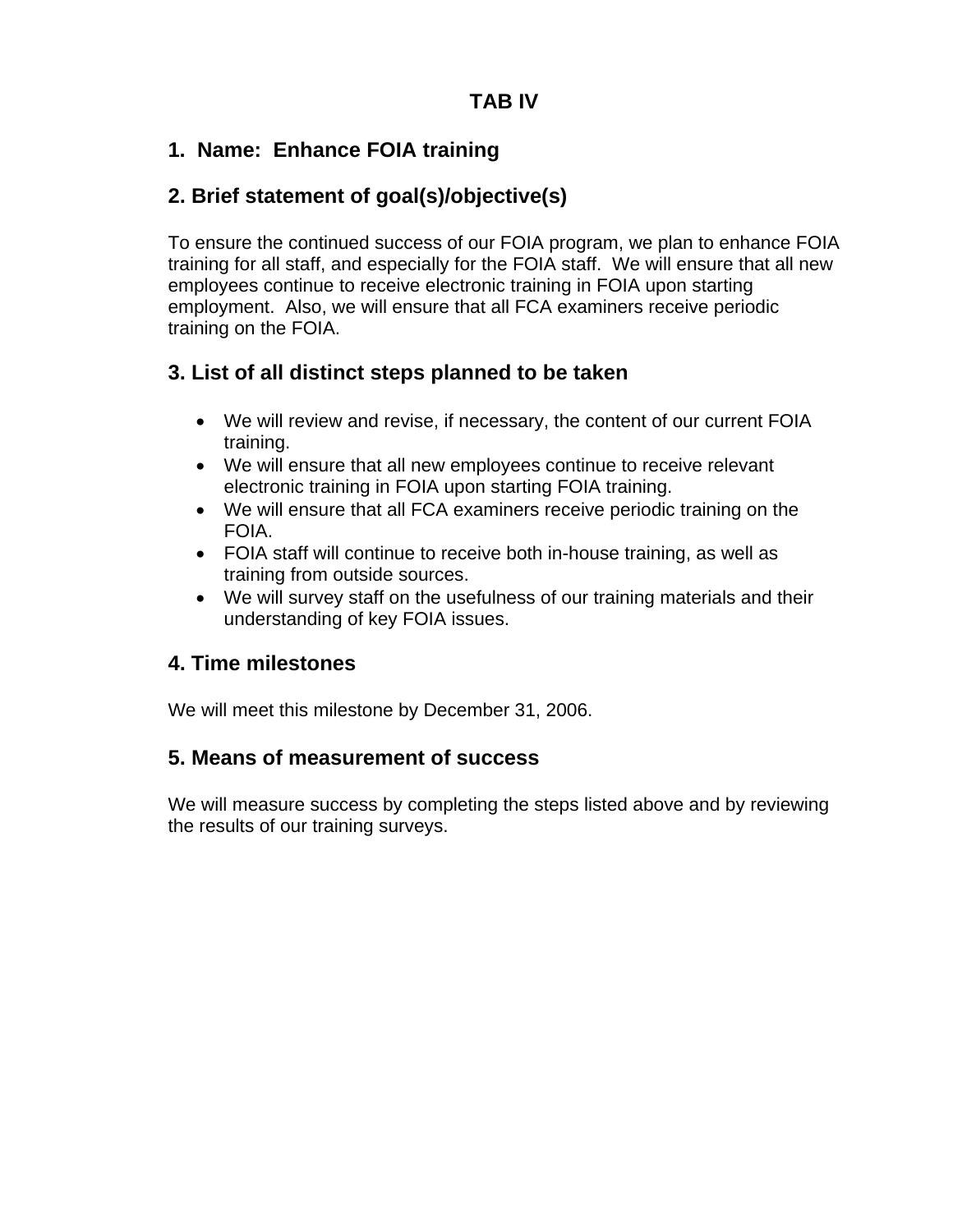## **TAB V**

## **1. Name: Provide customer feedback to Agency FOIA staff**

# **2. Brief statement of goal(s)/objective(s)**

We plan to provide feedback to FOIA staff based on any complaints, comments, or positive responses we receive from our FOIA requesters. Our goals are to reinforce the importance of clear and courteous communications with customers and to learn how to improve processes.

## **3. List of all distinct steps planned to be taken**

- Create a form to be used by the FOIA Requester Service Center, the FOIA Public Liaison, and the Chief FOIA Officer to document any complaints, comments, or positive responses.
- Ensure that customer feedback is shared with the relevant parties.
- Maintain these forms and use them as a basis for improvement, if applicable.

## **4. Time milestones**

We will meet this milestone by December 31, 2006.

# **5. Means of measurement of success**

We will measure success by completing the steps listed above and reviewing the feedback we receive.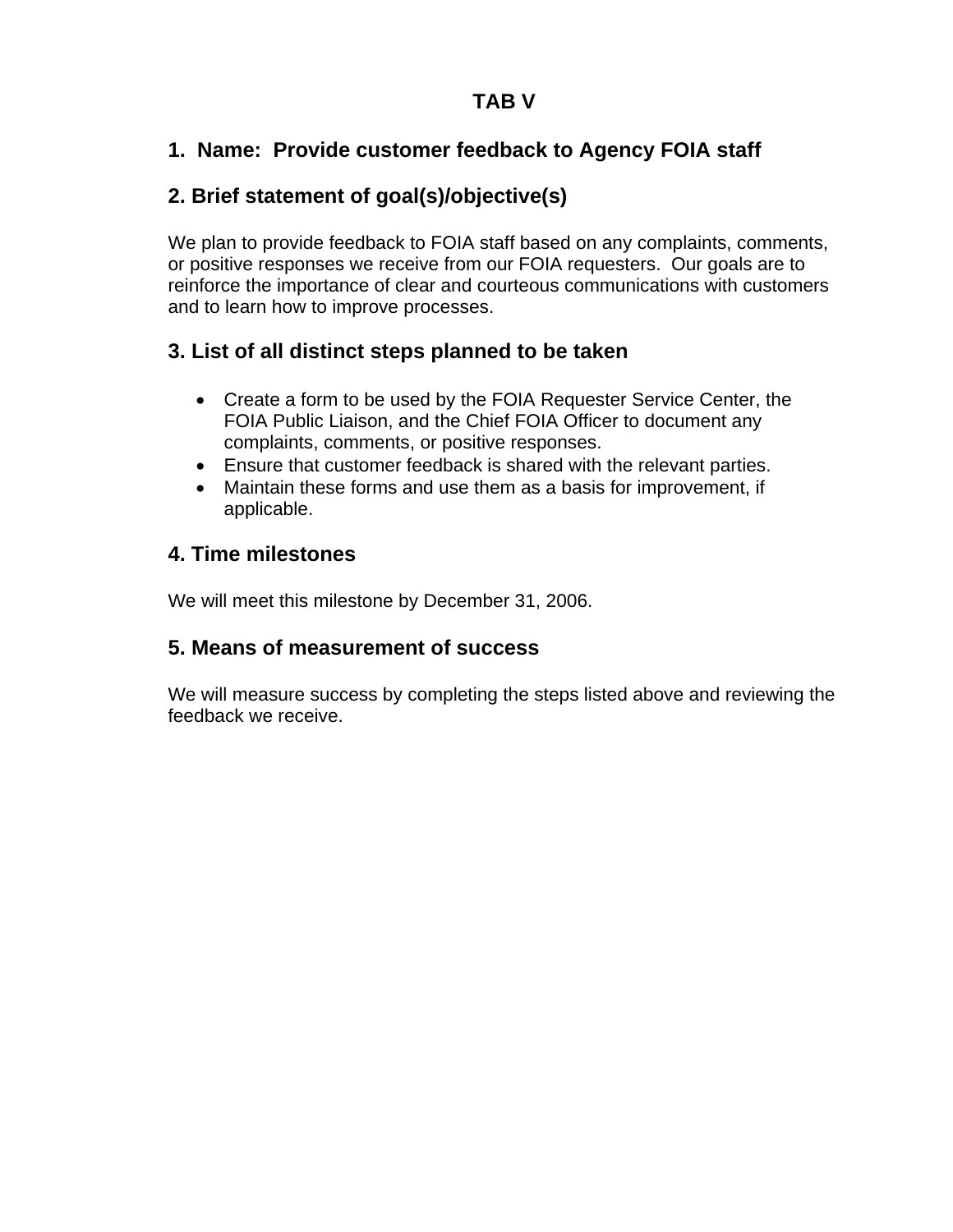# **TAB VI**

# **1. Name: Conduct a semi-annual review of the FOIA homepage.**

# **2. Brief statement of goal(s)/objective(s)**

We plan to conduct a semi-annual review of the FOIA homepage.

## **3. List of all distinct steps planned to be taken**

- Ensure the information is relevant and timely.
- Update as necessary.
- Check all links.
- Ensure affirmative disclosures are posted.
- Write a memorandum detailing the steps taken and results found.

## **4. Time milestones**

We will meet this milestone by December 31, 2006, and by June 30, 2007, and semi-annually thereafter.

# **5. Means of measurement of success**

We will measure success by completing the distinct steps listed above.